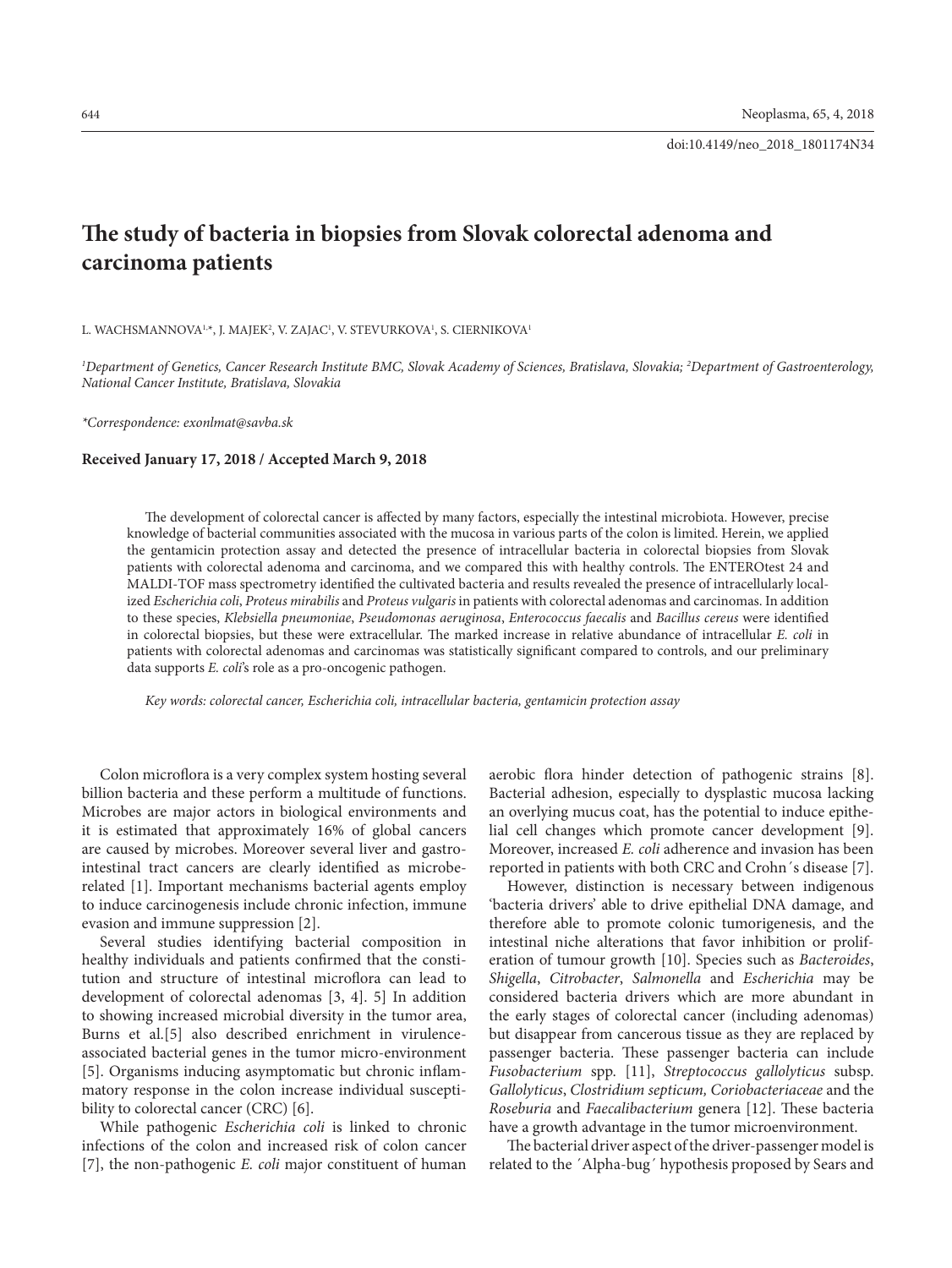Pardoll [13]. This hypothesis states that certain micro-biome members which possess unique virulence traits – bacteria that we term Alpha-bugs – are not only directly pro-oncogenic but are capable of remodeling the colonic bacterial community to one that enhances and further promotes Alpha-bug induction of mucosal immune responses and colonic epithelial cells changes; thus resulting in colon cancer [13]. Alphabugs may enhance carcinogenesis by selectively "crowding out" cancer-protective microbial species. While this hypothesis posits that drivers persistently colonize the developing tumour, the driver-passenger model proposes that they are mainly present in the initial stages of the disease and are later out-competed by passengers [12].

The aim of our study is detection and identification of intracellular bacteria in colorectal biopsies from Slovak patients with colorectal adenoma and carcinoma and to compare it with healthy controls. Bacterial invasion is the process by which invasive bacteria induce their own phagocytosis into eukaryotic cells which are normally non-phagocytic. Further, signal transduction pathways and host cell cytoskeleton are common bacteria virulence factor targets because these are involved in bacterial attachment to the cell surface and entry into cells [14, 15].

#### **Patients and methods**

**Biopsy sample collection.** Colorectal biopsies were collected at the National Cancer Institute, Bratislava, Slovakia, with prior approval of patient informed consent and the ethics committee. Exclusion criteria were ongoing antibiotic usage and completed neo-adjuvant chemo-radiotherapy. Twenty-nine patients underwent colonoscopy for screening or staging of colorectal malignancies and between two and six colonoscopic biopsy specimens from each patient were analyzed. Whenever possible, biopsy specimens were taken from both tumorous and normal mucosa.

**Gentamicin-protection assay.** The gentamicin protection assay (GPA) is based on the resistance of internalized bacteria to gentamicin because gentamicin is impermeable to mammalian cells and therefore kills only extracellular bacteria. Biopsy specimens were placed in 0.5mL of 0.016% dithiothreitol solution for 15 minutes to deprive them of mucus. Each biopsy specimen was cut into two or three pieces. One piece was placed in physiological saline and the second in physiological saline with gentamicin at a concentration of 50mg/L and incubated for 30 minutes. After incubation, each was placed in 0.5mL of fresh saline and washed four times. The first specimen piece was put in 0.5mL saline and the second (gentamicin pretreated) in 0.5mL of distilled water, and mixed for 30 minutes. The supernatant from both pieces was placed on MacConkey agar plates and incubated at 37 °C for 24 and 48 hours. The third piece was used as a negative control and put in 0.5mL distilled water and mixed for 30 minutes, then washed four times and put in physiological saline with gentamicin for 30 minutes – 0.5mL supernatant

was then put on MacConkey agar plates and incubated at 37 °C for 24 and 48 hours and the number of colonies was counted.

**Bacterial identification.** The ENTEROtest 24 (Erba Lachema) identified cultivated bacteria using recommended working procedures. This test-kit gives routine identification of important Enterobacteriaceae family species within 24 hours and it provides forty strains identified by 24 biochemical tests. We supplemented identification with paper strip tests: the COLItest detected *E. coli* (β-glucuronidase test) and the INDOLtest for O established the organism's ability to convert tryptophan to indole. MALDI-TOF mass spectrometry then confirmed the results and identified bacteria unable to be identified by ENTEROtest.

**Statistical analysis.** The Pearson Chi-Square test compared differences in bacterial populations in healthy subjects and patients with either adenoma or carcinoma.

## **Results**

After colonoscope examination, we obtained a set of biopsy samples after colonoscope examination – 10 from patients with colorectal adenoma and 10 from colorectal cancer patients. The patients´ characteristics are listed in Table 1. Additional mucosal samples from 9 healthy subjects were taken during preventive colonoscopy examination and these served as controls.

A total of 90 biopsy specimens from 29 individuals were tested by gentamicin protection assay to differentiate between bacterial intra- and extracellular location (Table 2). Two biopsy specimens were tested from each asymptomatic (healthy) subject, and four or six from adenoma and carcinoma patients. After GPA, growth of more than five colonies on MacConkey agar was considered positive. In the fourth biopsy wash, specimens from healthy subjects and patients with adenomas and carcinomas returned 822±1333, 2600±2430 and 3019±2114 colonies, respectively. In contrast,

| Table 1. Patient characteristics. |  |
|-----------------------------------|--|
|-----------------------------------|--|

| Characteristic        |                              | <b>Healthy</b><br>controls | Adenoma        | Carcinoma |
|-----------------------|------------------------------|----------------------------|----------------|-----------|
| Individuals           | total number                 | 9                          | 10             | 10        |
|                       | ratio of<br>females to males | 4/5                        | 5/5            | 2/8       |
| Age, years            | median                       | 62                         | 59             | 68        |
|                       | range                        | $28 - 82$                  | $36 - 72$      | $57 - 79$ |
| Tumor<br>localization | rectum                       |                            | 4              | 5         |
|                       | sigmoid colon                |                            | $\overline{c}$ | 3         |
|                       | descending colon             |                            | $\mathfrak{D}$ |           |
|                       | splenic flexure              |                            |                | 1         |
|                       | transverse colon             |                            | 1              |           |
|                       | hepatic flexure              |                            |                | 1         |
|                       | ascending colon              |                            | 4              |           |
|                       | cecum                        |                            | 1              |           |
|                       | multiple tumors              |                            | 4              |           |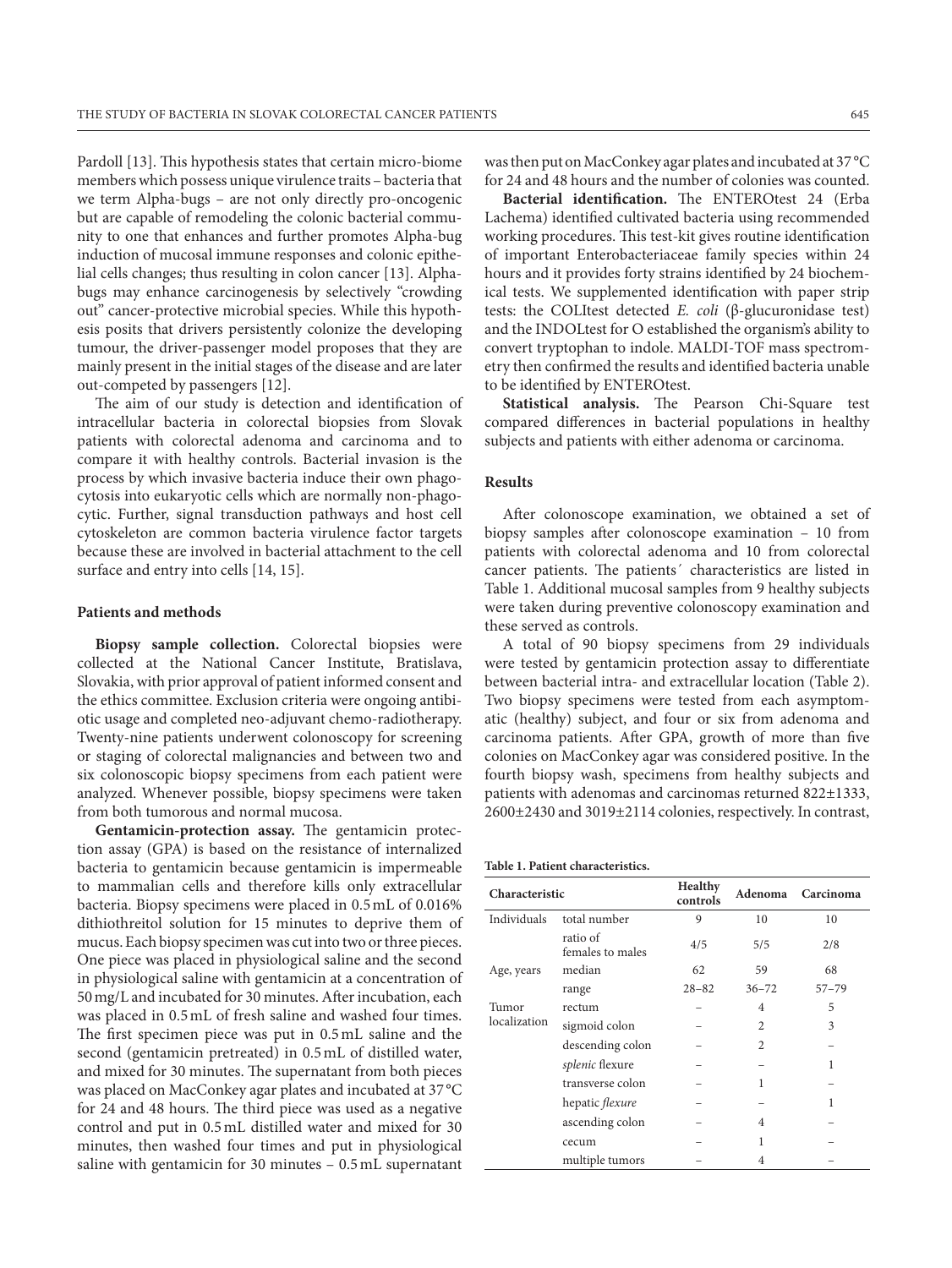the number of colonies in the healthy subjects after GPA were lowered to less than one, but remained at 29.4±37.9 and 153.4±198.42 in the adenoma and carcinoma groups.

Overall, the set of specimens were split into 3 groups. Group 1 for controls; healthy subjects who underwent routine colonoscopy; Group 2 for patients with colorectal adenomas and Group 3 for those with colorectal carcinomas. We analyzed both bacteria isolated from colonies grown after GPA and bacteria isolated from colonies in the fourth biopsy wash.

Group 1: here we detected no intracellular bacteria after GPA (Table 3); and 75.8% of all the bacteria isolated from colonies in the fourth biopsy wash were *Escherichia coli*. The next bacteria identified were *Pseudomonas aeruginosa*  (13.6%) and *Bacillus cereus* (10.6%).

Group 2: In addition to *Pseudomonas aeruginosa* and *Bacillus cereus,* we found *Klebsiella pneumoniae* (1.4%) and *Enterococcus faecalis* (2.5%) after the fourth biopsy wash. Moreover, *Proteus mirabilis* was detected in the same quantities both inside and outside the epithelial cells (7.6%).

 Group 3: here we recorded the highest presence of intracellular *E. coli* (39.4%). *Proteus vulgaris* was also located intracellularly in this group, but in very small quantity (1.2%). *Pseudomonas aeruginosa* (6.7%), *Enterococcus faecalis* (0.6%) and *Klebsiella pneumoniae* (0.6%) were identified in this carcinoma group after the fourth biopsy wash,

Pearson Chi-Square evaluated the difference in bacterial populations in our three groups. Groups 2 and 3 had

**Table 2. Results of Gentamicin Protection Assay (GPA) in adenomas and carcinomas vs. healthy mucosa samples.**

| Characteristic                                             |                             | Healthy<br>controls | Adenoma       | Carcinoma        |  |
|------------------------------------------------------------|-----------------------------|---------------------|---------------|------------------|--|
| Individuals                                                | total number                | 9                   | 10            | 10               |  |
|                                                            | with positive<br><b>GPA</b> | $\Omega$            | 6             | 8                |  |
| Total number of biopsies                                   |                             | 18                  | 36            | 36               |  |
| % of GPA positive biopsies                                 |                             | $\Omega$            | 25            | 70               |  |
| Mean no. $\pm$ SD of colonies<br>grown after GPA           |                             | $0.44 + 0.73$       | $29.4 + 37.9$ | $153.4 + 198.42$ |  |
| Mean no. $\pm$ SD of colonies in<br>the fourth biopsy wash |                             | $822+1333$          | $2600+2430$   | $3019 + 2114$    |  |

**Table 3. Prevalence of bacterial species isolated from biopsy specimens.** 

marked increase in the relative abundance of intracellular *E. coli* compared to Group 1 controls. While the difference for these groups was statistically significant  $(p=0.002)$ , it was not significant for other bacterial species.

# **Discussion**

Colon cancer results from accumulated epigenetic and/or genetic mutations in colonic epithelial cells; as first proposed by Fearon and Vogelstein [16]. Mutations in the *adenomatous polyposis coli* (*APC*) gene play a pivotal role in the adenomacarcinoma pathway.

*A*lthough APC became one of the most frequently mutated known driver genes in colorectal cancer within 25 years of its initial cloning [17], the triggers leading to the genetic progression which culminates in colon cancer have not been defined. It is estimated that clinical colon cancer emerges after a 20- to 40 -year span in which sufficient colonic epithelial cell mutations have accumulated to allow oncogenic transformations to occur. The hypothesis that intestinal bacteria play a key role in carcinogenesis emerged in the early 1970's [18]. An imbalance of microbiota in favor of opportunistic pathogens contributes to higher mucosa permeability, bacterial translocation and the activation of components of both the innate and adaptive immune systems; thus resulting in chronic inflammation [19]. The major consequences of the inflammatory response to commensal bacteria are; (1) activation of transcription factors of specific key cellular signaling pathways in epithelial cells; (2) generation of reactive oxygen and nitrogen species leading to oxidative stress; (3) DNA damage; (4) aberrant proliferation and (5) finally the development of colorectal adenomas and cancer [20].

The presence of intracellularly localized bacteria in adenoma and carcinoma samples was detected on our agar plates after treatment with gentamicin. *E. coli* account for 83% of all identified bacteria; and internalized bacteria were protected against antibiotic effects. Our results showed differences in the presence of intracellular *E. coli* in patients´ biopsies compared to healthy mucosa samples. We detected an increasing trend in biopsies, where intracellular *E. coli* was 0% in control Group 1, 19.6% in adenoma Group 2 and

| <b>Bacterial species</b> | Group1 (controls) |                          | Group2 (adenomas) |         | Group3 (carcinomas) |                          |
|--------------------------|-------------------|--------------------------|-------------------|---------|---------------------|--------------------------|
|                          | $GPA +$ *         | $GPA -$                  | $GPA +$           | $GPA -$ | $GPA +$             | $GPA -$                  |
| Escherichia coli         |                   | 75.8%                    | 19.6%             | 60.1%   | 39.4%               | 51.5%                    |
| Klebsiella pneumoniae    |                   | -                        | -                 | 1.4%    | -                   | 0.6%                     |
| Proteus mirabilis        |                   |                          | 7.6%              | 7.6%    |                     |                          |
| Proteus vulgaris         |                   |                          |                   |         | 1.2%                |                          |
| Pseudomonas aeruginosa   |                   | 13.6%                    |                   | $0.6\%$ | -                   | 6.7%                     |
| Enterococcus faecalis    |                   | $\overline{\phantom{a}}$ |                   | 2.5%    |                     | 0.6%                     |
| Bacillus cereus          |                   | 10.6%                    |                   | 0.6%    |                     | $\overline{\phantom{a}}$ |

\* GPA + means bacteria isolated from colonies grown after GPA and GPA – means bacteria isolated from colonies in the fourth biopsy wash.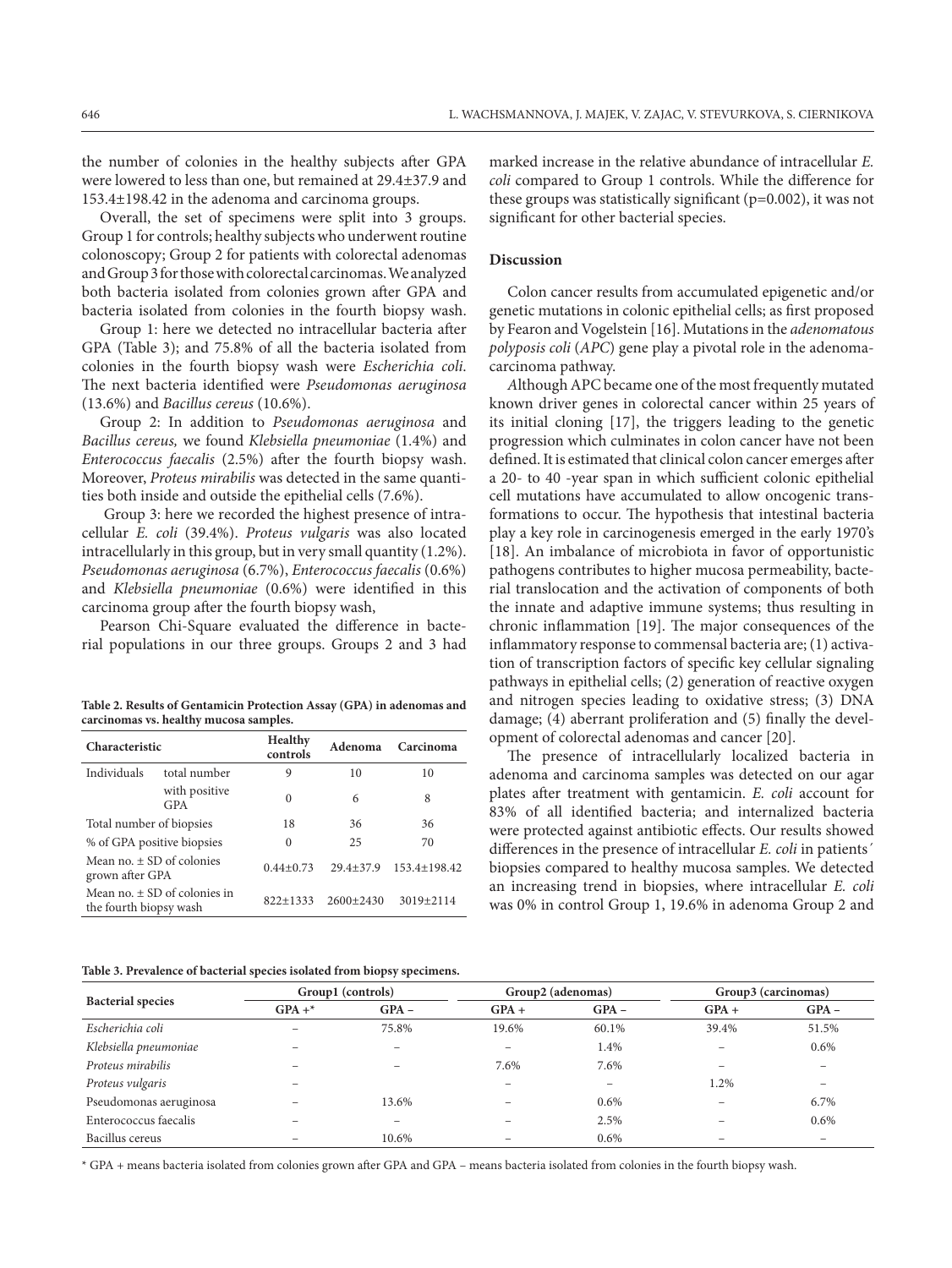39.4% in carcinoma Group 3. These differences were statistically significant at p=0.002.

The highest number of intracellular bacteria, all identified as *E.coli*, was detected in a patient with splenic flexure carcinoma. The incidence of this CRC type is very low and has been reported in only 2 to 8% of total colonic cancers [21]. A direct link between *E. coli* and carcinogenesis or cancer progression has not been reported, but certain commensal *E. coli* strains encode a genotoxin called colibactin directly in the colon, and this causes double-strand breaks in colon cell DNA [22]. These DNA lesions result in the accumulation of chromosomal anomalies and thus mutations leading to tumorigenesis [23]. Although *E. coli* is a bacterial driver [12], it is out-competed by commensal bacteria during disease progression [4], and in addition, the high concentration of intracellular bacteria may be due to compromised host immunity which leads to mucosal invasion and to the expression of abnormal surface antigens which promote bacterial adhesion in cancer patients [24].

The next bacteria identified were *P. mirabilis*, *P. aeruginosa, K. pneumoniae*, *E. faecalis*, *B. cereus* and *P. vulgaris*. We found all these bacteria in different quantities in each group in our study, but due to the low percentage of occurrence in our biopsy samples, these Group differences in bacterial populations were not statistically significant. While we suspect that the occurrence of these species is part of the common gut flora of these patients, all these bacteria are opportunistic pathogens with different virulence factors. For example, *P. aeruginosa* has individual virulence factors that can damage epithelial cells [25, 26].

In addition, the Type III Secretion System enables injection of the ExoS effector protein which can assist penetration through the intestinal epithelial barrier by impairing tight junction defense against bacterial penetration [27]. This then promotes systemic inflammation during host stress [28]. Further, *E. faecalis* induces aneuploidy in colonic epithelial cells [29]. In addition to *E. coli*, we also detected intracellular localized *P. mirabilis* in adenoma biopsies and *P. vulgaris* in carcinomas, but none of these *Proteus* species were noted in healthy mucosal samples. An important virulence factor of P. mirabilis is its ability to form a biofilm which protects bacteria from host defenses and decreases antibiotic and antibody penetration [30, 31]. While it has been demonstrated that bacterial biofilms are associated with CRC [32], Zhang et al. showed that *P. mirabilis* can suppress primary tumor growth and pulmonary metastasis in mouse breast cancer models [33]. Bacterial species mentioned above can trigger cell death and anticancer effects; presumably by recruiting inflammatory cells.

# **Conclusion**

Due to the complexity of the current disease model used for colon carcinogenesis, it is not possible to establish a conclusive link between colon carcinogenesis and a single bacterium or bacterial function, but future microflora modification presents possibilities in the prevention and even treatment of gastrointestinal cancers [34]. Research in this field should lead to the discovery of innovative therapeutic interventions that decrease colorectal cancer incidence. These include selective removal of potential CRC-driving bacteria and/or the stimulation of health-promoting bacteria before CRC is initiated. The exclusion of opportunistic pathogens by commensal bacteria can also provide natural defense against gastrointestinal diseases, including CRC, and the identification of genuine CRC drivers will aid in early diagnosis and pave the way for novel, microbiome based risk assessment tools and screening strategies for CRC.

When deciding whether an individual is at high risk of CRC development, it is necessary not only to identify the organisms present in the indigenous microbiota but also to determine their functional repertoire. Our preliminary data supports *E. coli's* role as a pro-oncogenic pathogen, and in future research we plan to identify the pathogenic genes and genes associated with adhesion of the virulent *E. coli* we have isolated. We will also focus on monitoring the adherent and invasive abilities of cultured bacteria by co-cultivation with colorectal epithelial cell lines and thus determine the changes in the expression of selected genes in these cancerous cells.

Acknowledgements: This article was prepared with the kind support provided by VEGA Grant 2/0099/17.

#### **References**

- [1] DE MARTEL C, FERLAY J, FRANCESCHI S, VIGNAT J, BRAY F et al. Global burden of cancers attributable to infections in 2008: a review and synthetic analysis. Lancet Oncol 2012; 13: 607–615. [https://doi.org/10.1016/S1470-](https://doi.org/10.1016/S1470-2045(12)70137-7) [2045\(12\)70137-7](https://doi.org/10.1016/S1470-2045(12)70137-7)
- [2] KUPER H, ADAMI HO, TRICHOPOULOS D. Infections as a major preventable cause of human cancer. J Intern Med 2000; 248: 171–183.
- [3] CHEN W, LIU F, LING Z, TONG X, XIANG C. Human intestinal lumen and mucosa-associated microbiota in patients with colorectal cancer. PLoS One 2012; 7: e39743. [https://](https://doi.org/10.1371/journal.pone.0039743) [doi.org/10.1371/journal.pone.0039743](https://doi.org/10.1371/journal.pone.0039743)
- [4] GAO Z, GUO B, GAO R, ZHU Q, QIN H. Microbiota disbiosis is associated with colorectal cancer. Front Microbiol 2015; 6: 20. <https://doi.org/10.3389/fmicb.2015.00020>
- [5] BURNS MB, LYNCH J, STARR TK, KNIGHTS D, BLEKHMAN R. Virulence genes are a signature of the microbiome in the colorectal tumor microenvironment. Genome Med 2015; 7: 55. <https://doi.org/10.1186/s13073-015-0177-8>
- [6] MAGGIO-PRICE L, TREUTING P, BIELEFELDT-OHM-ANN H, SEAMONS A, DRIVDAHL R et al. Bacterial infection of Smad3/Rag2 double-null mice with transforming growth factor-beta dysregulation as a model for studying inflammation-associated colon cancer. Am J Pathol 2009; 174: 317–329.<https://doi.org/10.2353/ajpath.2009.080485>